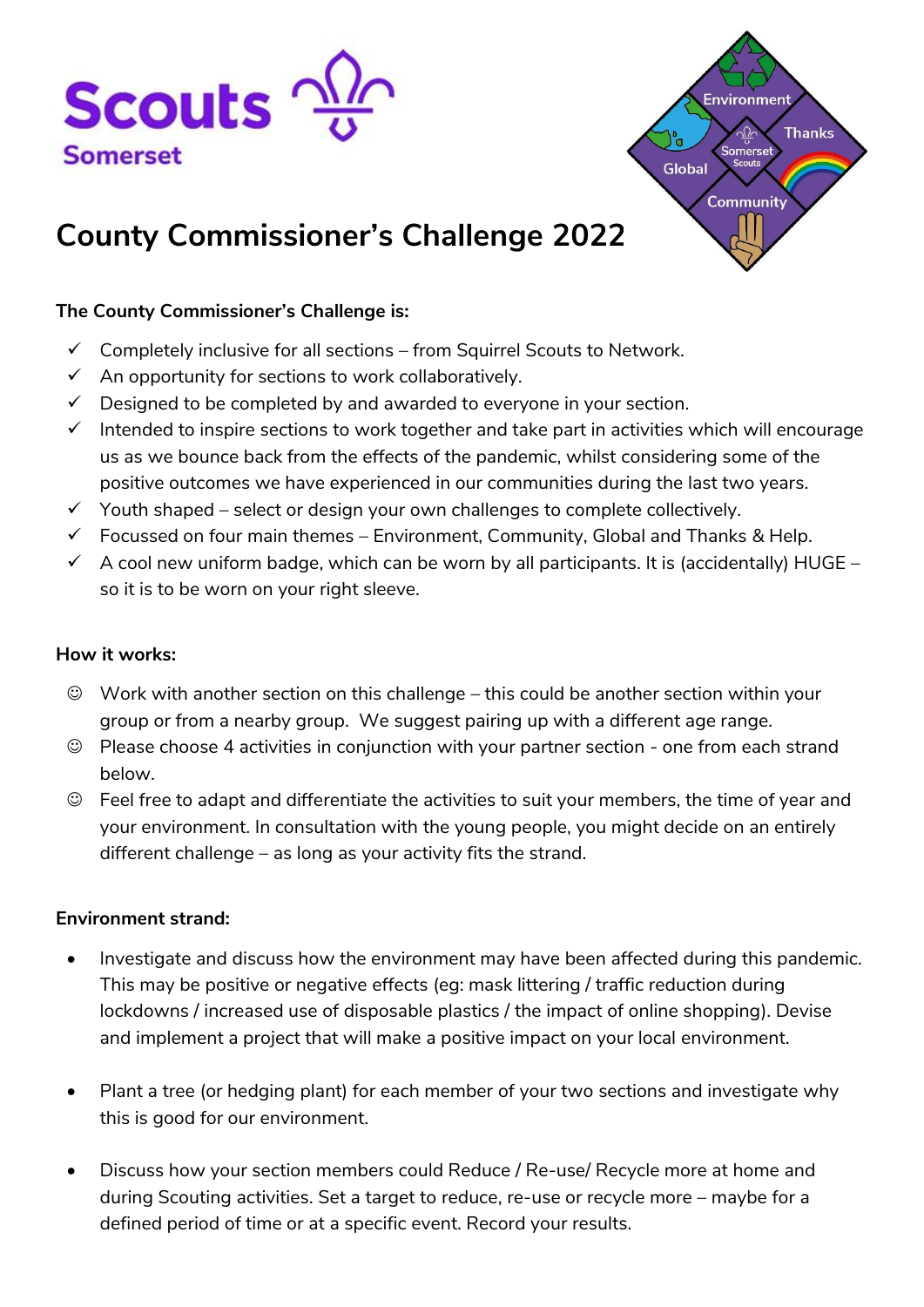### **Community strand:**

- Talk about how the pandemic has changed the ways in which we interact and socialise with our family and friends. Consider which groups of people may have felt particularly isolated during 2 years of restrictions and lockdowns. Organise an event, activity or special surprise which would reach out to some of these people.
- Work together as two sections to perform an act of community service in your local area that would not have been allowed during the pandemic.

### **Global strand:**

- Investigate, talk about and reflect on the effects of the pandemic in developing countries, where many communities have limited access to healthcare, sanitation, clean running water and vaccinations.
- Contact the Project Kenya 2023 team to find out all about Somerset Scouts' partner schools and Scout Group in Nakuru, Kenya. Email: PK23@somersetscouts.org.uk Find out more on the County website [www.somersetscouts.org.uk/project-kenya-2023](http://www.somersetscouts.org.uk/project-kenya-2023) Think of a way that your sections could get involved in supporting these schools or communities, as they struggle to recover from the effects of Covid-19.
- International travel has been severely disrupted during the pandemic but global Scouting adventures are now beginning to recommence. Contact someone who is going to the World Scout Jamboree in Korea next year or on another Scout journey abroad. Maybe a Scout, Explorer Scout or Young Leader in your Group? Find out about their adventure so far and follow their journey as they prepare for their trip.

# **Thanks & Help strand:**

- Consider the people who helped and supported you to continue Scouting during the pandemic. Did you attend Zoom section meetings? Take part in 'Scouting at Home'? Maybe you participated in a virtual camp? Your Leaders, Young Leaders, parents and lots of other people across Somerset were involved in making sure that Scouting could happen during the months of lockdown. Is there a way that your sections could recognise and thank some of these people for their support?
- Your Section Leaders are awesome. Hold a party at which you can say thank you for everything they do for you. NB: For younger sections, this may need parental support!
- It's great to be back Scouting again. Would you like to encourage more young people or adult volunteers to join in the adventure and fun? Hold a joint meeting or activity with your partner section. If your sections are small at the moment, you could invite everyone to bring a friend? Alternatively, you may want to plan an evening or event that includes parent